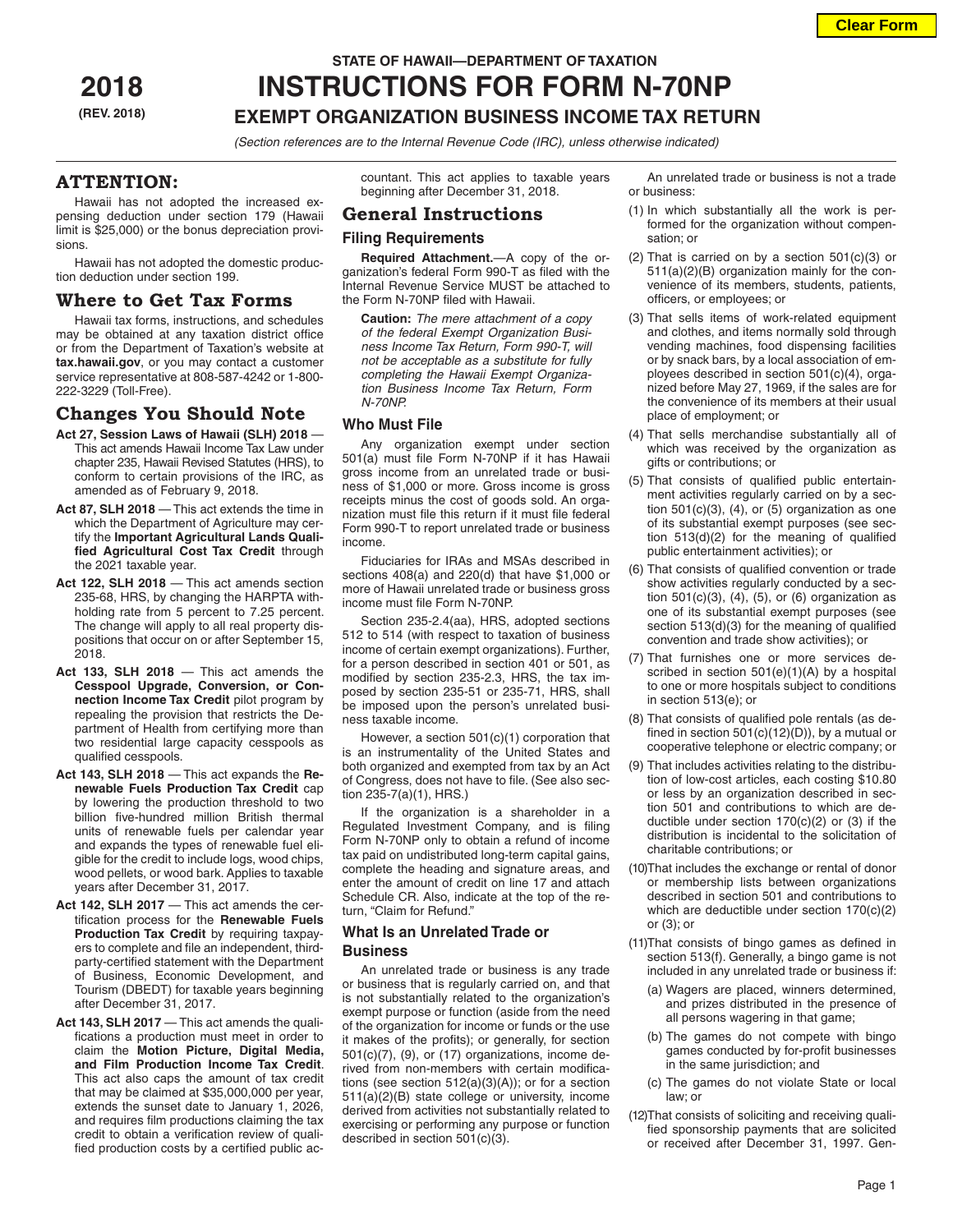erally, qualified sponsorship payment means any payment to a tax-exempt organization by a person engaged in a trade or business in which there is no arrangement or expectation of any substantial return benefit by that person — other than the use or acknowledgment of that person's name, logo, or product lines in connection with the activities of the tax-exempt organization. See section 513(i) for more information.

A trade or business is any activity carried on for the production of income from selling goods or performing services. An activity does not lose its identity as a trade or business merely because it is carried on within a larger group of similar activities which may or may not be related to the exempt purpose of the organization. If, however, an activity carried on for profit is an unrelated trade or business, no part of it can be excluded from this classification merely because it does not result in profit.

Not substantially related to means that the activity that produces the income does not contribute importantly to accomplishing the exempt purposes of the organization, other than the need for funds, etc. Whether an activity contributes importantly depends in each case on the facts involved.

#### **When to File**

Generally, you must file Form N-70NP by the 20th day of the fourth month after the end of the organization's tax year.

**Note:** *Under Hawaii Tax Law, certain tax credits must be claimed within 12 months from the close of the tax year.*

Hawaii has adopted the IRC provision to allow documents and payments delivered by a designated private delivery service to qualify for the "timely mailing treated as timely filing/paying rule." The Department of Taxation (Department) will conform to the Internal Revenue Service (IRS) listing of designated private delivery service and type of delivery services qualifying under this provision. Timely filing of mail which does not bear the U.S. Post Office cancellation mark or the date recorded or marked by the designated delivery service will be determined by reference to other competent evidence. The private delivery service can tell you how to get written proof of the mailing date.

If you are filing your return after the prescribed due date, the refund shown may be limited or disallowed due to the statute of limitations. In general, a claim for refund or credit for overpaid income taxes must be filed within three years after the return is filed for the taxable year, within three years of the due date for filing the return, or within two years from when the tax is paid, whichever is later. For purposes of determining whether a refund or credit is allowed, taxes paid on or before the due date of the return (e.g. estimated tax payments) are considered paid on the due date of the return, without considering an extension of time to file the return.

**Extension.**—Organizations may request an automatic six-month extension of the time to file Form N-70NP by filing Form N-301. The use of federal Form 7004 is not allowed as a substitute for Hawaii Form N-301.

### **Where to File**

If you are enclosing a check or money order with your tax return, mail your **return with payment** to:

Hawaii Department of Taxation P.O. Box 1530 Honolulu, HI 96806-1530

If you are **not enclosing a payment** with your return, mail your return to:

Hawaii Department of Taxation P.O. Box 3559 Honolulu, HI 96811-3559

#### **Payment of Tax**

The tax may be paid by money order or by check made payable to the "Hawaii State Tax Collector" in U.S. dollars drawn on any U.S. bank. Do not send cash. If the organization cannot pay the full amount that is owed, you can ask to enter a payment agreement **after** you receive a billing notice for the balance due. Please be aware that penalty and interest continue to accrue on the unpaid tax amount even though you have not yet received a billing notice. Payments will be accepted and applied to the organization's tax liability; however, to ensure that the organization's payments are applied correctly, your check or money order must have: (1) the organization's name as shown on the return clearly printed on the check, (2) the organization's federal employer identification number (FEIN), and (3) the tax year and form number being filed (e.g., 2018 N-70NP). If a payment is being made with this return, attach your check or money order where indicated on the front of Form N-70NP. Form N-201V is no longer required when making a payment with your return.

## **Estimated Tax**

If the organization expects to have a tax liability on its tax return for the year, a Declaration of Estimated Income Tax for Corporations, Form N-3, shall be filed for the organization. Estimated payments are paid in four installments. Form N-3 can be filed electronically through the State's Internet portal. Go to **tax.hawaii.gov/eservices/** for more information.

Trusts required to file Form N-70NP should use the Estimated Tax Computation For Trusts Worksheet on page 6 of these instructions to determine the amount of the organization's estimated tax due. This amount will also be entered on Form N-3, Part II, line 7.

An organization on a calendar year basis must pay the first installment, ¼ of the estimated tax due, on or before April 20, the second installment on or before June 20, the third installment on or before September 20 of the tax year, and the fourth installment on or before January 20 of the year following the close of the calendar year. An organization on a fiscal year basis must pay the first installment on or before the 20th day of the fourth month of the fiscal year, the second installment on or before the 20th day of the sixth month of the fiscal year, the third installment on or before the 20th day of the ninth month of the fiscal year, and the fourth installment on or before the 20th day of the first month following the close of the fiscal year.

In the case of any underpayment of estimated tax, there shall be added to the tax, an amount determined at the rate of 2/3 of 1% a month or part of a month on the amount of tax underpaid as provided under section 235-97(f), HRS. Willful failure to make a required declaration of estimated tax is an offense punishable as provided under section 235-105, HRS.

## **Penalties and Interest**

**Late filing of return.**—The penalty for failure to file a return on time is assessed on the tax due at a rate of 5% per month, or part of a month, up to a maximum of 25%.

**Failure to pay after filing timely returns.** — The penalty for failure to pay the tax after filing a timely return is 20% of the tax unpaid within 60 days of the prescribed due date.

These penalties are in addition to any interest charged on underpayment or nonpayment of tax.

**Interest.**—Interest at the rate of 2/3 of 1% per month or part of a month shall be assessed on unpaid taxes and penalties beginning with the first calendar day after the date prescribed for payment, whether or not that first calendar day falls on a Saturday, Sunday, or legal holiday.

Interest will be computed on the sum of tax due and penalties imposed.

## **Consolidated Returns**

The consolidated return provisions of section 1501 do not apply to exempt organizations, except for organizations having title holding companies. If a title holding corporation described in section 501(c)(2) pays any amount of its net income for a tax year to an organization exempt from tax under section 501(a) (or would except that the expenses of collecting its income exceeded that income), and the corporation and organization file a consolidated return as described below, then treat the title holding corporation as being organized and operated for the same purposes as the other exempt organization (in addition to the purposes described in section 501(c) (2)).

Two organizations exempt from tax under section 501(a), one a title holding company, and the other earning income from the first, will be includible corporations for section 1504(a). If the organizations meet the definition of an affiliated group, and the other relevant provisions of Chapter 6 of the IRC, and these organizations are all Hawaii corporations, then these organizations may file a consolidated return. The parent organization must attach Form N-304, Affiliations Schedule, to the consolidated return. For the first year a consolidated return is filed, the title holding company must attach Form N-303, Authorization and Consent of a Subsidiary Corporation to be Included in a Consolidated Income Tax Return.

See federal Regulations section 1.1502-100 for more information on consolidated returns.

#### **Accounting Methods**

You must figure taxable income using the method of accounting regularly used in keeping the organization's books and records. The method used must clearly reflect income. See section 446.

Unless the law specifically permits, you may not change the method of accounting used to report income in earlier years (in whole or in part) without first getting consent on federal Form 3115, Application for Change in Accounting Method. If a change in accounting method is made, attach an approved copy of federal Form 3115 to the first return affected by such a change. If the change qualifies for an automatic change request on federal Form 3115, attach a copy of the Form 3115 filed with the IRS to the first Hawaii return affected by the change.

## **Rounding Off to Whole-Dollar Amounts**

The Department is requiring taxpayers to round off cents to the nearest whole dollar for all dollar entries on the tax return and schedules. To do so, drop amounts under 50 cents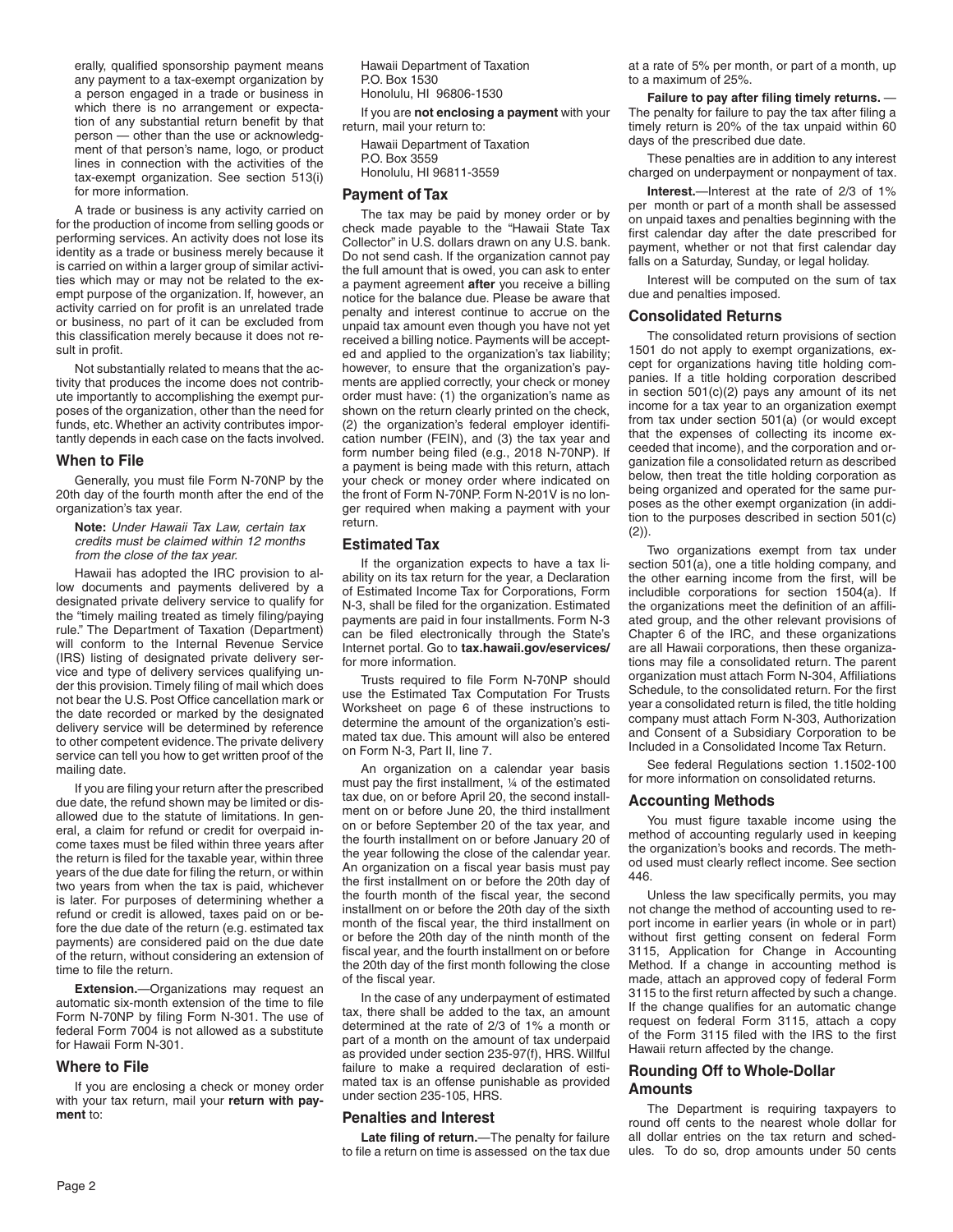and increase amounts from 50 to 99 cents to the next dollar. For example: \$1.39 becomes \$1 and \$2.69 becomes \$3. If you have to add two or more amounts to figure the amount to enter on a line, schedule, or worksheet, you may choose to use one of two methods. Once a method of rounding is established, you must use the same method throughout the return. The first method is to include the cents when adding and round off only the total. The other method is to round off each entry. For example: You received two 1099-INT forms, one showing interest of \$50.55 and one showing interest of \$185.73. For rounding method 1, show your total interest as \$236 (\$50.55 + \$185.73 = \$236.28 rounded to \$236). For rounding method 2, show your total interest as \$237 (\$50.55 rounded to \$51 + \$185.73 rounded to  $$186 = $51 + $186 = $237$ .

#### **At-Risk Provisions**

For the rules limiting a loss to the amount atrisk for certain trade or business and production of income activities, see section 465.

### **Amended Return**

If the organization's return is filed and then it becomes necessary to make changes to income, deductions, or credits, file an amended return on Form N-70NP, using the form for the year you are amending. Check the AMENDED Return box at the top of page 1 of Form N-70NP to indicate that this is an amended return. Complete the amended return using corrected amounts through line 24, then go to line 27. Attach a completed Schedule AMD, Explanation of Changes on Amended Return, to the amended return. Also, attach all schedules, forms, and attachments required to file a complete return, including, but not limited to Schedule CR, even if such claim was made on the original return.

For returns amending an original return on which a payment was made or a refund was claimed, see the instructions for lines 27 and 28.

If the return is being amended to take a farming net operating loss (NOL) carryback deduction, also check the NOL Carryback box at the top of page 1 of Form N-70NP.

For NOLs arising in tax years ending after December 31, 2017, Act 27, SLH 2018, eliminates NOL carrybacks (except for farming NOLs which are permitted a two-year carryback), and allows unused NOLs to be carried forward indefinitely. Also, the NOL deduction is limited to 80% of taxable income for NOLs arising in tax years beginning after December 31, 2017.

You may elect to carry the farming NOL forward instead of first carrying it back to prior years. If you make this election, then you can use your farming NOL only in the carryforward period. To make this election, attach a statement to your original return filed by the due date (including extensions) for the farming NOL year. This statement must state that you are electing to waive the carryback period under section 235-7(d), HRS, and IRC section 172(b)(1)(B)(iv).

If you filed your original return on time but did not file the statement with it, you can make this election on an amended return filed within 6 months of the original due date of the return, but not including any extension. Attach a statement to your amended return, and write "Filed pursuant to 26 C.F.R. 301.9100-2" at the top of the statement. Also include the statement noted above that you are waiving the carryback period. Once you elect to waive the carryback period, it cannot be changed later. If you do not file this statement on time, the carryback period cannot

be waived and you must first carry the farming NOL back before carrying it forward.

If you are filing an amended return due to an IRS adjustment, also check the IRS Adjustment box at the top of page 1 of Form N-70NP. See *Change in Federal Taxable Income*, below.

#### **Change in Federal Taxable Income**

In general, a change to your federal return, whether it is made by you or by the IRS, must be reported to the State of Hawaii.

(1) Section 235-101(b), HRS, requires a report (an amended return) to the Director of Taxation if the amount of IRC taxable Income is changed, corrected, adjusted, or recomputed as stated in (3).

(2) This report must be made:

- (a) Within 90 days after a change, correction, adjustment, or recomputation is finally determined.
- (b) Within 90 days after an amended federal return is filed.
- (c) At the time of filing the next income tax return, if earlier than set forth in (a) or (b).
- (3) A report within the time set out in (2) is required if:
	- (a) The amount of taxable income as returned to the United States is changed, corrected, or adjusted by an officer of the United States or other competent authority.
	- (b) A change in taxable income results from a renegotiation of a contract with the United States or a subcontract thereunder.
	- (c) A recomputation of the income tax imposed by the United States under the IRC results from any cause.
	- (d) An amended income tax return is made to the United States.
- (4) The report referred to above shall be in the form of an amended Hawaii income tax return.
- (5) The statutory period for the assessment of any deficiency or the determination of any refund attributable to the report shall not expire before the expiration of one year from the date the Department is notified by the taxpayer or the IRS, whichever is earlier, of such a report in writing. Before the expiration of this one year period, the Department and the taxpayer may agree in writing to the extension of this period. The period so agreed upon may be further extended by subsequent agreements in writing made before the expiration of the period previously agreed upon.

## **Specific Instructions**

**Period to be covered by 2018 Return.**—File your 2018 return for calendar year 2018 and fiscal years beginning in 2018. If the return is for a fiscal year, fill in the tax year space in the form heading. To change an accounting period, use federal Form 1128, Application for Change in Accounting Period.

## **Page 1, Form N-70NP**

**Change of Address Checkbox.**––If your mailing address has changed, you must notify the Department of the change by checking the Change of Address box. Failure to do so may prevent your address from being updated, any refund due to you from being delivered (the U.S. Postal Service is not permitted to forward your State refund check), and delay important notices or correspondence to you regarding

your return. To notify the Department of your new address, you can also complete Form ITPS-COA, Change of Address Form, or log in to your Hawaii Tax Online account at **hitax. hawaii.gov**.

**Amended Return Checkbox.**––If you are amending a return previously filed, check the AMENDED Return box to indicate that this is an amended return.

**NOL Carryback Checkbox.—If you are** amending a return to take a deduction for a farming NOL carryback, check the NOL Carryback box in addition to the AMENDED Return box.

**IRS Adjustment Checkbox.**––If you are amending a return due to an IRS adjustment, check the IRS Adjustment box in addition to the AMENDED Return box.

**Name, Mailing Address, and Federal Employer Identification Number.**––The name and mailing address on Form N-70NP should be completely shown.

If the organization's mailing address is outside the United States or its possessions or territories, enter the information on the line for "City or town, State and Postal/ZIP code" in the following order: city, province or state, postal code, and the name of the country. Do not abbreviate the country name.

**Block A.**––Enter the organization's Federal Employer Identification Number (FEIN) in this block.

**Block B.**––Enter the applicable unrelated business activity code(s) that specifically describes the organization's unrelated business activity. If a specific activity code does not accurately describe the organization's activities, then choose a general code that best describes its activity. This is the same code that appears on the organization's federal Form 990-T. A list of these codes appears in the instructions for federal Form 990-T.

**Block C.**––Enter the organization's Hawaii Tax I.D. Number in this block.

**Block D.**––Check the appropriate box to indicate the organization's legal structure—i.e., corporation or charitable trust.

**Lines 1 - 3 and 5 - 7.**––Enter the appropriate figures from the organization's federal Form 990- T which must be attached to this return.

**Note:** The amount on line 6 may not equal the sum of lines 1 through 5.

**Line 4.**––If the organization has taxable net capital gain income, attach a copy of Hawaii Schedule D (Form N-30/N-70NP) if a corporation, or Hawaii Schedule D (Form N-40), if a trust. Enter the amount of capital gain net income from federal Form 990-T on line 4. If this amount is not the same as on Hawaii Schedule D (Form N-30/ N-70NP) or Hawaii Schedule D (Form N-40), include the federal amount in Part I, line 2 or Part II, line 2 and include the Hawaii amount in Part I, line 4 or Part II, line 4, respectively.

**Line 8.**––Enter on line 8 the difference of line 6 and line 7 (Line 6 minus line 7).

#### **Tax Computations**

**Line 9.—Corporations.**––If you are a trust, skip to line 10 to figure your tax. If you are filing for an organization other than a trust, the corporate tax rates apply.

If the corporation has no taxable net capital gains, the tax is computed using the following rates applied to the Hawaii unrelated business taxable income (Part I, line 5):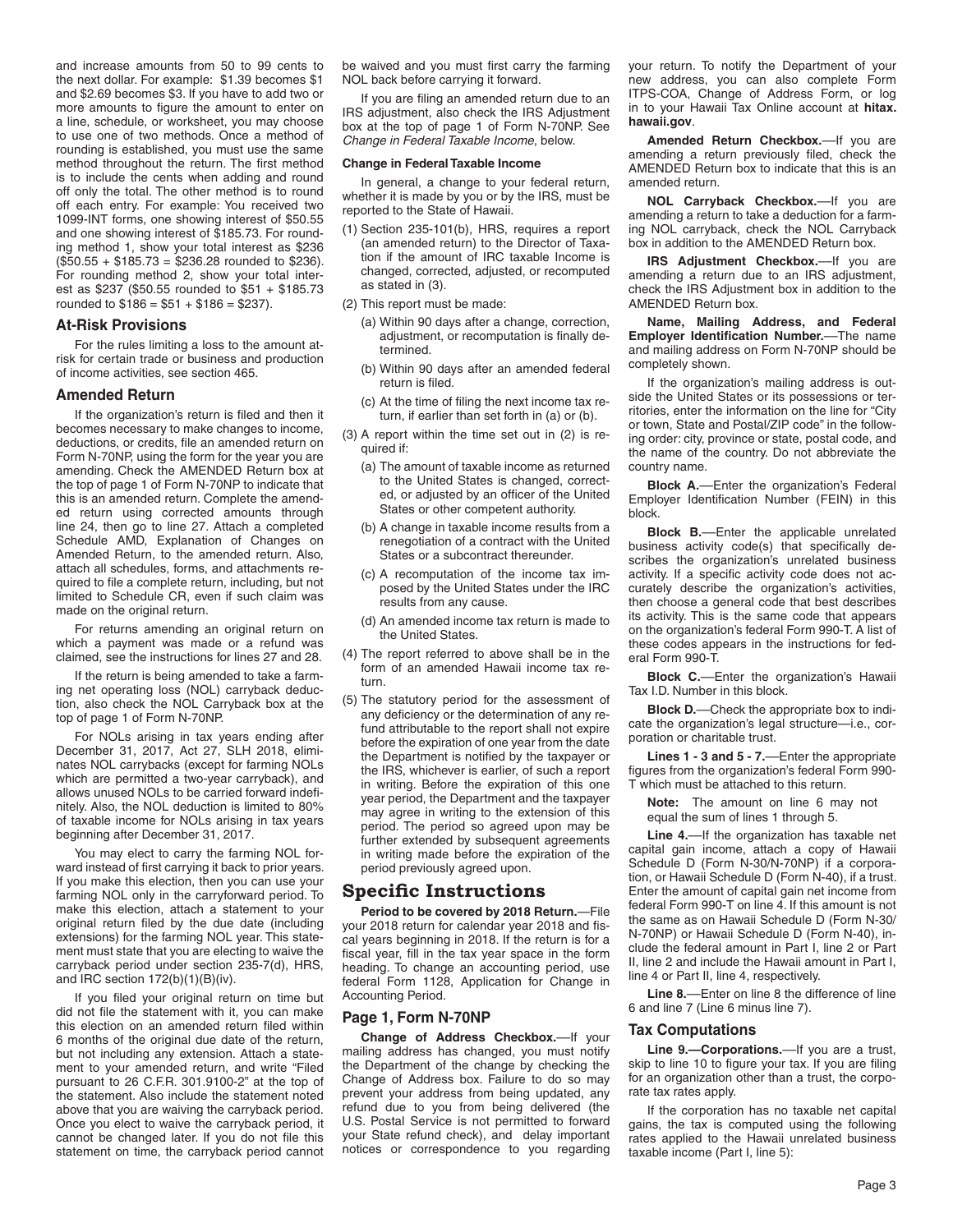| Over-        | Over—                    | But not Enter on<br>Line 9 |        | Of the<br>amount<br>Over- | Reduced<br>$bv$ — |       |
|--------------|--------------------------|----------------------------|--------|---------------------------|-------------------|-------|
| $\mathbb{S}$ | $0$ \$ 25,000            | 4.4%                       | \$.    | 0                         | \$                | 0     |
| 25,000       | 100.000                  | 5.4%                       | 25,000 |                           | 250               |       |
| 100.000      | $\overline{\phantom{0}}$ | 6.4%                       |        | 100,000                   |                   | 1,250 |

If the corporation has taxable net capital gains, the tax is the lesser of:

1. The tax computed using the above rates applied to the Hawaii total unrelated business taxable income (Part I, line 5); or

2. The sum of:

- a. 4% of the taxable net capital gains; and
- b. The tax computed on the Hawaii total unrelated business taxable income less taxable net capital gain using the above rates.

Complete Part I of the TAX COMPUTATION SCHEDULE on page 2 of the return.

**Part I, line 2.—Other deductions.—Include** on this line amounts deductible for Hawaii income tax purposes, but not deductible on the organization's federal return such as contributions to a group legal services plan.

If the organization claimed employment credits on its federal return for which wage expense was reduced pursuant to section 289C, include on this line the amount of the required reduction of wages.

Include in this line the amount from line 4 on page 1 if the federal amount of capital gain net income is not the same as the Hawaii amount from Schedule D (Form N-30/N-70NP or Form N-40).

For Hawaii tax purposes, taxable income does not include amounts received by a qualified high technology business as royalties and other income derived from patents, copyrights, and trade secrets owned by the qualified high technology business which were developed and arose out of a qualified high technology business. "Qualified high technology business" means a business conducting more than 50% of its activities in qualified research. "Qualified research" means (1) the same as in section 41(d); (2) the development and design of computer software for ultimate commercial sale, lease, license or to be otherwise marketed, for economic consideration. With respect to the software's development and design, the business shall have substantial control and retain substantial rights to the resulting intellectual property; (3) biotechnology; (4) performing arts products; (5) sensor and optic technologies; (6) ocean sciences; (7) astronomy; or (8) nonfossil fuel energy-related technology. All income earned and proceeds derived from stock options or stock, including stock issued through the exercise of stock options or warrants, from a qualified high technology business or from a holding company of a qualified high technology business by an employee, officer, or director of the qualified high technology business, or investor who qualified for the high technology business investment tax credit is excluded from income taxes. If the organization is a qualified high technology business and has included royalties and other income derived from patents and copyrights the organization owns in the income reported on line 1, these amounts should be included in the deductions shown on line 2 of Part I or Part II. These amounts should be identified by attaching a separate schedule or listing.

Attach a schedule noting type and amount of deductions to your Form N-70NP.

**Part I, line 4.— Hawaii additions to income.**––Include on this line the amount of any section 199 domestic activities production deduction and bonus depreciation included on the organization's federal return. Also include the section 179 deduction which exceeds \$25,000. Hawaii has not adopted these provisions.

Also include in this line the amount of capital gain net income from Schedule D (Form N-30/N-70NP or Form N-40) if the Hawaii amount is not the same as the federal amount from line 4 on page 1.

Attach a schedule noting type and amount to your Form N-70NP.

**Line 10.—Trusts.**––Trusts exempt under section 501(a) which otherwise would be subject to section 235-4, HRS, are taxed at trust rates as determined under section 235-51(d), HRS. This applies to employees' trusts that qualify under section 401(a).

If the trust has a calendar tax year and has no taxable net capital gains, the tax is computed using the Trusts' Tax Rate Schedule on page 6. If the trust has taxable net capital gains, see Part II of the TAX COMPUTATION SCHEDULE on page 2 of the return.

Complete Part II of the TAX COMPUTATION SCHEDULE on page 2 of the return.

**Part II, line 2.—Other deductions.**––See instructions for Part I, line 2.

**Part II, line 4.—Hawaii additions to income.** ––See instructions for Part I, line 4.

**Line 11.—Recapture of Capital Goods Excise Tax Credit.**—If property for which a credit has been taken ceases to be eligible property or is disposed of, recapture of all or part of the credit received may be necessary. See the instructions for Form N-312, Part II for more information. Enter the amount of any credit recapture on line 11.

**Line 12.—Recapture of Low-Income Housing Tax Credit.**––Enter on this line any recapture of the Low-Income Housing Tax Credit from Form N-586, Part III.

**Line 13.––Recapture of Tax Credit for Flood Victims.**––Enter on this line any recapture of the Tax Credit for Flood Victims from Form N-338.

**Line 14.––Recapture of Important Agricultural Land Qualified Agricultural Cost Tax Credit.**––Enter on this line any recapture of the Important Agricultural Land Qualified Agricultural Cost Tax Credit from Form N-344.

**Line 15.––Recapture of Capital Infrastructure Tax Credit.**––Enter on this line any recapture of the Capital Infrastructure Tax Credit from Form N-348, Part IV.

**Line 17.—Total refundable credits from Schedule CR.**—If you are claiming any refundable tax credits, you must use Schedule CR, Schedule of Tax Credits, to summarize the total refundable credits claimed. Complete Part II of Schedule CR, and enter the amount from Schedule CR, line 27, on line 17. Attach Schedule CR to your Form N-70NP. Descriptions of the refundable credits follow.

#### **Capital Goods Excise Tax Credit**

A 4% credit is available to Hawaii businesses on qualifying business property acquired and placed in service during the taxable year. See Tax Information Release No. 2001-4 and Form N-312 for more information.

**To claim this credit.** Complete Form N-312 and Schedule CR and attach them to your return.

**Deadline for claiming this credit.** The deadline to claim the credit, including amended claims, is 12 months after the close of your taxable year.

#### **Fuel Tax Credit for Commercial Fishers**

Each principal operator of a commercial fishing vessel may claim an income tax credit against the corporate income tax for the year for certain fuel taxes paid during the year. The tax credit shall be an amount equal to the fuel taxes imposed under section 243-4(a), HRS, and paid by the principal operator during the year. Refer to Form N-163 for further information.

**To claim this credit.** Complete Form N-163 and Schedule CR and attach them to your return.

**Deadline for claiming this credit.** The deadline to claim the credit, including amended claims, is 12 months after the close of your taxable year.

#### **Tax Credit for Research Activities**

**Note:** *The federal credit for increasing research activities must be claimed in order to claim the state tax credit for research activities.*

For taxable years from 2013 to 2019, each qualified high technology business subject to Hawaii's income tax can claim an income tax credit for qualified research activities equal to the credit for research activities provided by section 41, provided that, in order to qualify for this tax credit, the qualified high technology business shall also claim a federal tax credit for the same qualified research activities under section 41. Research expenses must be certified in order to claim the credit. See Form N-346 and Form N-346A for details.

**To claim this credit.** Complete Form N-346 and Schedule CR and attach them to your return. Form N-346A, which must be certified, and your federal Form 6765 also must be attached to your return.

**Deadline for claiming this credit.** The deadline to claim the credit, including amended claims, is 12 months after the close of your taxable year.

### **Ethanol Facility Tax Credit**

A refundable credit for investment in a qualifying ethanol production facility. Subject to qualifications and limitations. Refer to Form N-324 for further information.

**To claim this credit.** Complete Form N-324 and Schedule CR and attach them to your return.

**Deadline for claiming this credit.** The deadline to claim the credit, including amended claims, is 12 months after the close of your taxable year.

#### **Motion Picture, Digital Media, and Film Production Income Tax Credit**

For taxable years from 2013 to 2025, a taxpayer may claim an income tax credit of (1) 20% of the qualified production costs incurred by a qualified production in the City and County of Honolulu, and (2) 25% of the qualified production costs incurred by a qualified production in Kauai, Maui, or Hawaii county. The total tax credits claimed per qualified production shall not exceed \$15,000,000. See Form N-340 for more information.

**To claim this credit.** Complete Form N-340 and Schedule CR and attach them to your return.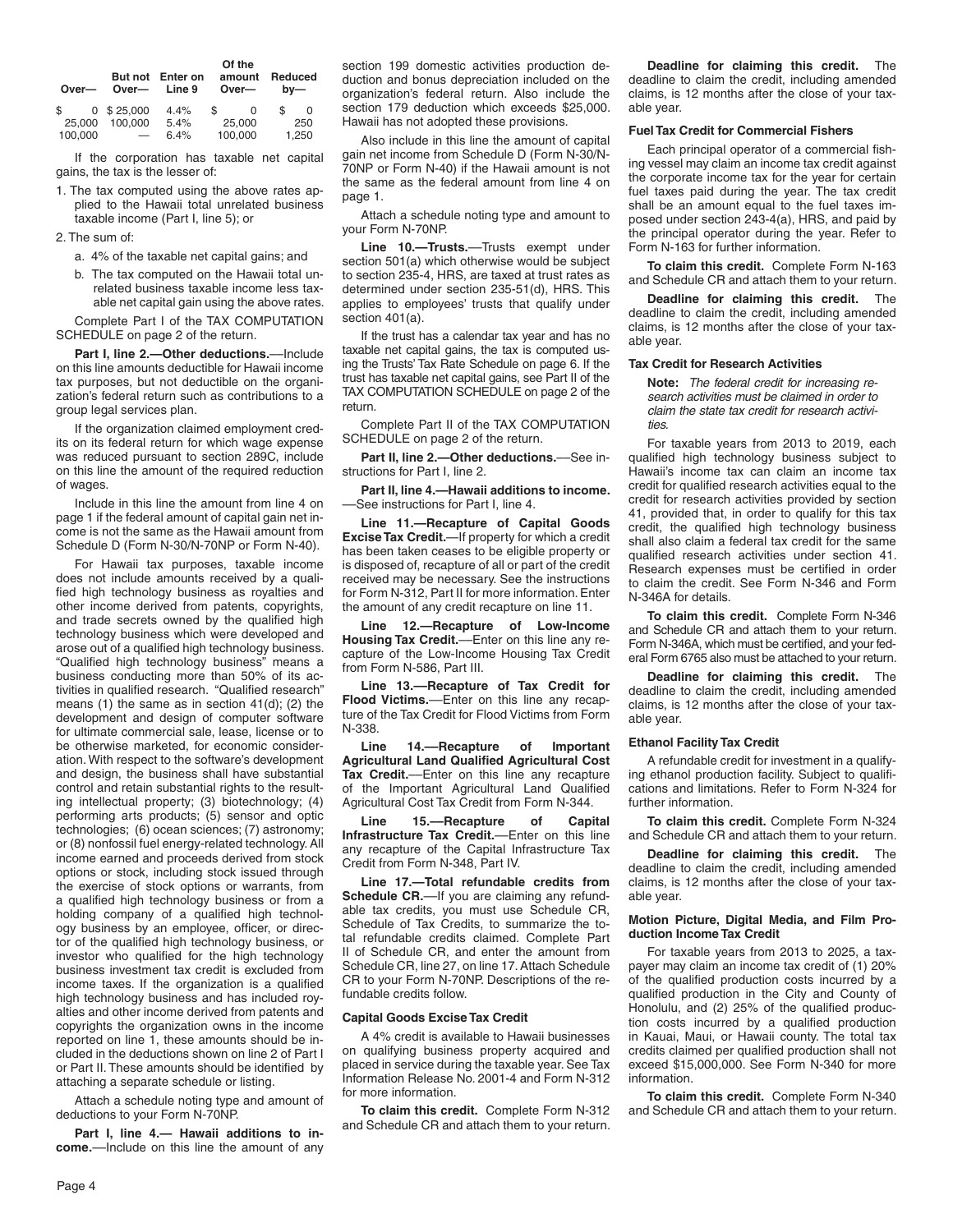**Deadline for claiming this credit.** The deadline to claim the credit, including amended claims, is 12 months after the close of your taxable year.

#### **Refundable Renewable Energy Technologies Income Tax Credit (For Systems Installed and Placed in Service on or After July 1, 2009)**

A taxpayer may claim the tax credit as nonrefundable or refundable. For solar energy systems, a taxpayer may claim the tax credit as refundable by reducing the eligible credit amount by 30%. For wind-powered energy systems, only individual taxpayers meeting certain qualifications may claim the credit as refundable. Once an election is made to treat the tax credit as refundable, the election cannot be revoked. An amended return cannot be filed to change the tax credit from refundable to nonrefundable. See the discussion for the Nonrefundable Renewable Energy Technologies Income Tax Credit (For Systems Installed and Placed in Service on or After July 1, 2009) for more information. If the organization has unused renewable energy technologies income tax credits for systems installed prior to July 1, 2009, see Form N-323, Carryover of Tax Credits.

**To claim this credit.** Complete Form N-342 and Schedule CR and attach them to your return.

**Deadline for claiming this credit.** The deadline to claim the credit, including amended claims, is 12 months after the close of your taxable year.

#### **Important Agricultural Land Qualified Agricultural Cost Tax Credit**

If the organization is claiming the important agricultural land qualified agricultural cost tax credit, see Form N-344 for more information.

**To claim this credit.** Complete Form N-344 and Schedule CR and attach them to your return.

**Deadline for claiming this credit.** The deadline to claim the credit, including amended claims, is 12 months after the close of your taxable year.

#### **Credit From a Regulated Investment Company**

A shareholder of a regulated investment company is allowed a credit for the tax paid to the State by the company on the amount of capital gains which by section 852(b)(3)(D) is required to be included in the shareholder's return. The regulated investment company will notify you of the undistributed capital gains amount and the tax paid, if any. If this credit applies to you, include the amount on Schedule CR, line 25b, and attach an explanation.

**Line 18.—**Line 16 minus line 17. If line 18 is less than zero, place a minus sign, "-", before this amount.

If line 18 is zero or less, the nonrefundable credits may not be used. Even if you are not able to use the nonrefundable credits, complete forms for any tax credits you qualify for and attach the forms to your Form N-70NP. If the forms are not attached, no claim for the tax credit has been made, and you will lose the carryover of your unused tax credits.

**Line 19.—Total nonrefundable credits from Schedule CR.**––*If line 18 is zero or less, no nonrefundable tax credit may be used. Enter zero on line 19.* If you are claiming any nonrefundable tax credits, you must use Schedule CR, Schedule of Tax Credits, to summarize the total nonrefundable tax credits claimed. Complete Part I of Schedule CR, and enter the amount from Schedule CR, line 19, on line 19. Attach

Schedule CR to your Form N-70NP. Descriptions of the nonrefundable credits follow.

#### **Credit allowed for taxes paid to a state or foreign country by a resident trust**

If a resident trust derived income from sources without Hawaii and paid a net income tax to a state or foreign country, a credit may be claimed against the Hawaii income tax. A credit is allowable against the Hawaii income tax only if the tax paid to a state or foreign country was based on net income of the same taxable year and only if the income taxed by the state or foreign country was derived from sources without Hawaii. Intangible personal property of a resident trust has a situs within Hawaii, therefore, income from such property is derived from within and not from without Hawaii and no credit may be allowed for taxes paid to a state or foreign country based on such income. (However, in the rare case of a separate business situs there may be an exception to this rule.) If any taxes paid are at any time refunded, the Hawaii State Tax Collector must be notified promptly of such refund. The Hawaii Income Tax Law allows no credit to a nonresident trust for the taxes paid to a state or foreign country. Limitations of credit—see HAR §18-235-55.

**To claim this credit.** Complete Schedule CR and attach it to your return. A copy of the return filed with the state or foreign country and a receipt or other evidence to substantiate payment of the tax also must be attached to your return.

#### **Carryover of the Credit for Energy Conservation**

The energy conservation tax credit expired on June 30, 2003. This credit may be claimed only if the organization has a carryover of the credit from a prior year. For more information, see Form N-323, Carryover of Tax Credits.

**To claim the carryover of this credit.** Complete Form N-323 and Schedule CR and attach them to your return.

See the discussion for the Nonrefundable Renewable Energy Technologies Income Tax Credit (For Systems Installed and Place in Service on or After July 1, 2009) below for the credit available for current system installations.

### **Enterprise Zone Tax Credit**

A qualified enterprise zone business is eligible to claim a credit for a percentage of taxes due the State attributable to the conduct of business within a zone and a percentage of the amount of unemployment insurance premiums paid based on the payroll of employees employed at the business firm establishments in the same zone. The applicable percentage is 80% the first year; 70% the second year; 60% the third year; 50% the fourth year; 40% the fifth year; 30% the sixth year; and 20% the seventh year. This credit is not refundable and any unused credit may NOT be carried forward.

**To claim this credit.** Complete Form N-756 and Schedule CR and attach them to your return.

#### **Low-Income Housing Tax Credit**

Hawaii's low-income housing tax credit is equal to 50% of the federal credit. Contact the Hawaii Housing Finance and Development Corporation for qualifying requirements and further information.

**To claim this credit.** Complete Form N-586 and Schedule CR and attach them to your return.

**Deadline for claiming this credit.** The deadline to claim the credit, including amended claims, is 12 months after the close of your taxable year.

#### **Credit for Employment of Vocational Rehabilitation Referrals**

The amount of the tax credit for the taxable year shall be equal to 20% of the qualified firstyear wages for that year. The amount of the qualified first-year wages which may be taken into account with respect to any individual shall not exceed \$6,000.

The credit allowed shall be claimed against net income tax liability for the taxable year. A tax credit which exceeds the taxpayer's income tax liability may be used as a credit against the taxpayer's income tax liability in subsequent years until exhausted.

**To claim this credit.** Complete Form N-884 and Schedule CR and attach them to your return.

**Deadline for claiming this credit.** The deadline to claim the credit, including amended claims, is 12 months after the close of your taxable year.

#### **Carryover of the High Technology Business Investment Tax Credit**

The high technology business investment tax credit expired on December 31, 2010. This credit may be claimed only if the organization has a carryover of the credit from a prior year. For more information, see Form N-323, Carryover of Tax Credits.

**To claim the carryover of this credit.** Complete Form N-323 and Schedule CR and attach them to your return.

#### **Carryover of the Individual Development Account Contribution Tax Credit**

The individual development account contribution tax credit is not available for taxable years beginning after December 31, 2004. The credit may be claimed only if the organization has a carryover of the tax credit from a prior year.

**To claim the carryover of this credit.** Complete Form N-323 and Schedule CR and attach them to your return.

#### **Carryover of the Technology Infrastructure Renovation Tax Credit**

This credit may be claimed only if the organization has a carryover of the credit from a prior year.

**To claim the carryover of this credit.** Complete Form N-323 and Schedule CR and attach them to your return.

#### **Credit for School Repair and Maintenance**

A credit is allowed to licensed contractors, pest control operators, and professional engineers, architects, surveyors and landscape architects who are subject to Hawaii's income tax for contributions of in-kind services for the repair and maintenance of public schools. The credit shall be an amount equal to 10% of the value of the services contributed. Certain other limitations and restrictions apply.

The credit allowed shall be claimed against net income tax liability for the taxable year. A tax credit which exceeds the taxpayer's income tax liability may be used as a credit against the taxpayer's income tax liability in subsequent years until exhausted.

**To claim this credit.** Complete Form N-330 and Schedule CR and attach them to your return.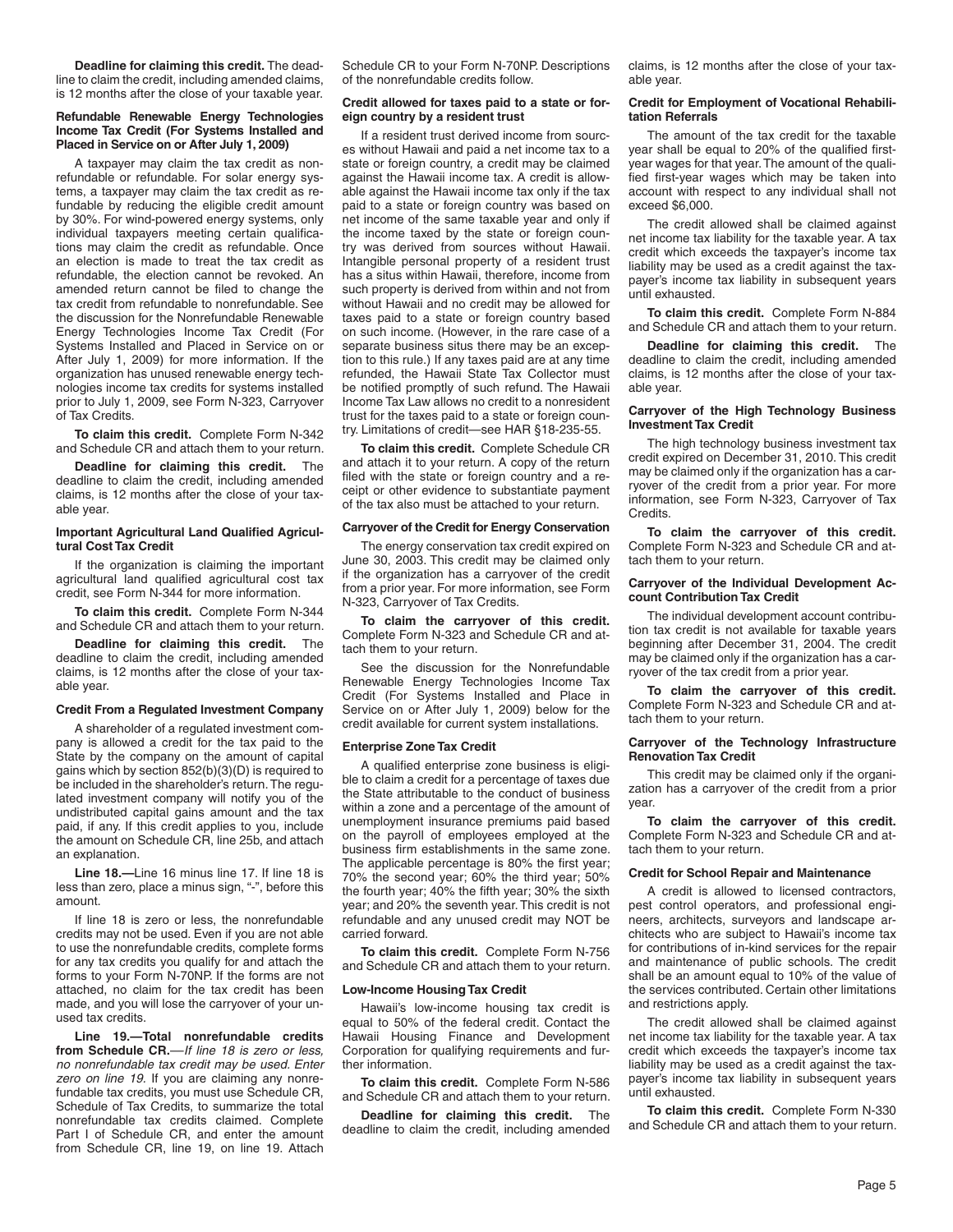**Deadline for claiming this credit.** The deadline to claim the credit, including amended claims, is 12 months after the close of your taxable year.

#### **Carryover of the Hotel Construction and Remodeling Tax Credit**

This credit may be claimed only if the organization has a carryover of the credit from a prior year.

**To claim the carryover of this credit.** Complete Form N-323 and Schedule CR and attach them to your return.

#### **Carryover of the Residential Construction and Remodeling Tax Credit**

This credit may be claimed only if the organization has a carryover of the tax credit from a prior year. See Tax Information Release No. 2002-3 and Form N-323 for more information.

**To claim the carryover of this credit.** Complete Form N-323 and Schedule CR and attach them to your return.

#### **Nonrefundable Renewable Energy Technologies Income Tax Credit (For Systems Installed and Placed in Service on or After July 1, 2009)**

Each taxpayer who files a Form N-70NP for 2017 may claim a tax credit for an eligible renewable energy technology system installed and placed in service in Hawaii during the tax year. You may claim the credit as nonrefundable or refundable. A nonrefundable credit means your credit will be applied towards the amount of income tax you owe. If your nonrefundable credit is greater than the amount of income tax that you owe, then you may carryover the remaining credit and apply it towards next year's income tax. You may continue to carryover the credit until it is used up.

#### **Total Output Capacity**

A system classified under "other solar energy system," such as a photovoltaic system, must meet the total output capacity requirement for the credit, unless an exception applies.

- The total output capacity requirements are: • Single-family residential property ––
- 5 kilowatts per system
- Multi-family residential property –– 0.360 kilowatts per unit per system
- Commercial property –– 1,000 kilowatts per system

For more information, see Form N-342 and its instructions, and Tax Information Release (TIR) No. 2007-02, *Relating to the Renewable Energy Technologies Income Tax Credit*, TIR No. 2010- 10, *Common Income Tax & General Excise Tax Issues Associated with the Renewable Energy Technologies Income Tax Credit, HRS §235-12.5*, and TIR No. 2012-01, *Temporary Administrative Rules Relating to the Renewable Energy Technologies Income Tax Credit*.

**To claim this credit.** Complete Form N-342 and Schedule CR and attach them to your return.

**Deadline for claiming this credit.** The deadline to claim the credit, including amended claims, is 12 months after the close of your taxable year.

#### **Capital Infrastructure Tax Credit**

For taxable years from 2014 to 2019, each taxpayer who is a qualified infrastructure tenant subject to Hawaii's income tax can claim a nonrefundable income tax credit for the taxable year in which the capital infrastructure costs were paid or incurred. The tax credit is the lesser of 50% of the capital infrastructure costs paid or incurred by the qualified infrastructure tenant during the taxable year or \$2,500,000.

The credit allowed shall be claimed against net income tax liability for the taxable year. A tax credit which exceeds the taxpayer's income tax liability may be used as a credit against the taxpayer's income tax liability in subsequent years until exhausted.

**To claim this credit.** Complete Form N-348 and Schedule CR and attach them to your return.

**Deadline for claiming this credit.** The deadline to claim the credit, including amended claims, is 12 months after the close of your taxable year.

#### **Cesspool Upgrade, Conversion, or Connection Income Tax Credit**

A credit is allowable for the costs to upgrade or convert a qualified cesspool into a septic system or an aerobic treatment unit system, or to connect a qualified cesspool to a sewer system, effective for taxable years beginning after December 31, 2015. The credit will not be available for taxable years beginning after December 31, 2020.

The tax credit is equal to the qualified expenses of the taxpayer, up to a maximum of (1) \$10,000 per cesspool, or (2) \$10,000 per residential dwelling connected to a residential large capacity cesspool.

**To claim this credit.** Complete Form N-350 and Schedule CR and attach them to your return.

**Deadline for claiming this credit.** The deadline to claim the credit, including amended claims, is 12 months after the close of your taxable year.

## **Renewable Fuels Production Tax Credit**

For taxable years 2017 to 2021, each taxpayer producing renewable fuels that completes and files an independent, third-party-certified statement with DBEDT may claim a nonrefundable renewable fuels production tax credit.

The tax credit is the lesser of 20 cents per 76,000 British thermal units of renewable fuels using the lower heating value sold for distribution in Hawaii or \$3,000,000 per taxable year. The taxpayer's production of renewable fuels cannot be less than two billion five-hundred million British thermal units of renewable fuels per year.

**To claim this credit.** Complete Form N-352 and Schedule CR and attach them to your return.

**Deadline for claiming this credit.** The deadline to claim the credit, including amended claims, is 12 months after the close of your taxable year.

#### **Organic Foods Production Tax Credit**

For taxable years 2017 to 2021, each taxpayer with qualified expenses associated with the production or handling of organic foods may claim a nonrefundable organic foods production tax credit.

The tax credit is equal to the qualified expenses of the taxpayer, which must be certified by the Department of Agriculture, up to \$50,000.

**To claim this credit.** Complete Form N-354 and Schedule CR and attach them to your return.

**Deadline for claiming this credit.** The deadline to claim the credit, including amended

claims, is 12 months after the close of your taxable year.

**Line 20.—**Line 18 minus line 19. If line 18 is zero or less, enter on this line the amount from line 18.

**Line 21(b).—Estimated Tax Payment.**— Enter the total estimated tax payments made for the tax year with Form N-3, Declaration of Estimated Income Tax for Corporations. Trusts must also use Form N-3, but should use the Estimated Tax Computation For Trusts Worksheet on page 6 of these instructions to determine the amount to enter on Form N-3, Part II, line 7.

**Line 21(c).—Tax Paid With Automatic Extension of Time.**—Enter the tax paid with Form N-301, Application for Automatic Extension of Time to File Hawaii Return For a Corporation, Partnership, Trust, or REMIC.

**Line 22.—Estimated Tax Penalty.**—An organization or a trust that fails to make estimated tax payments when due may be subject to an underpayment penalty for the period of underpayment. Form N-220, Underpayment of Estimated Tax by Corporations, is used to figure the amount of the penalty. Attach Form N-220 to the organization's return.

**Line 23.—Tax Due.**—If the amount on line 21(d) is smaller than the total of line 20 and 22, subtract line 21(d) from the total of lines 20 and 22 and enter the difference on line 23. This is the balance due.

**Line 24.—Overpayment.**—If the amount on line 21(d) is larger than the total of lines 20 and 22, subtract this total from line 21(d) and enter the difference on line 24. This is the amount overpaid.

**Line 26.—Amount Paid With This Return.**— Enter the amount of payment. Make your check or money order payable to the "HAWAII STATE TAX COLLECTOR" in U.S. dollars drawn on any U.S. bank. Write your FEIN and the words "2018 Form N-70NP" on it. **Do not send cash.**

Attach your check or money order where indicated on the front of Form N-70NP.

If the organization cannot pay the full amount that is owed, you can ask to enter a payment agreement **after** you receive a billing notice for the balance due. Please be aware that penalty and interest continue to accrue on the unpaid tax amount even though you have not yet received a billing notice. Payments will be accepted and applied to the organization's tax liability; however, to ensure that the organization's payments are applied correctly, your check or money order must have: (1) the organization's name as shown on the return clearly printed on the check, (2) the organization's FEIN, and (3) the tax year and form number being filed (ex. 2018 N-70NP).

## **Amended Return**

Complete the organization's amended return through line 24, using corrected amounts, then go to line 27. Attach a completed Schedule AMD, Explanation of Changes on Amended Return, to the amended return. Also, attach all schedules, forms, and attachments required to file a complete return, including, but not limited to Schedule CR, even if such claim was made on the original return.

**Line 27.—Amount paid (overpaid) on original return.**—Enter on line 27 the amount paid on the organization's original return (from line 23 of the **original** return) or the amount overpaid (from line 24 of the **original** return). If you have